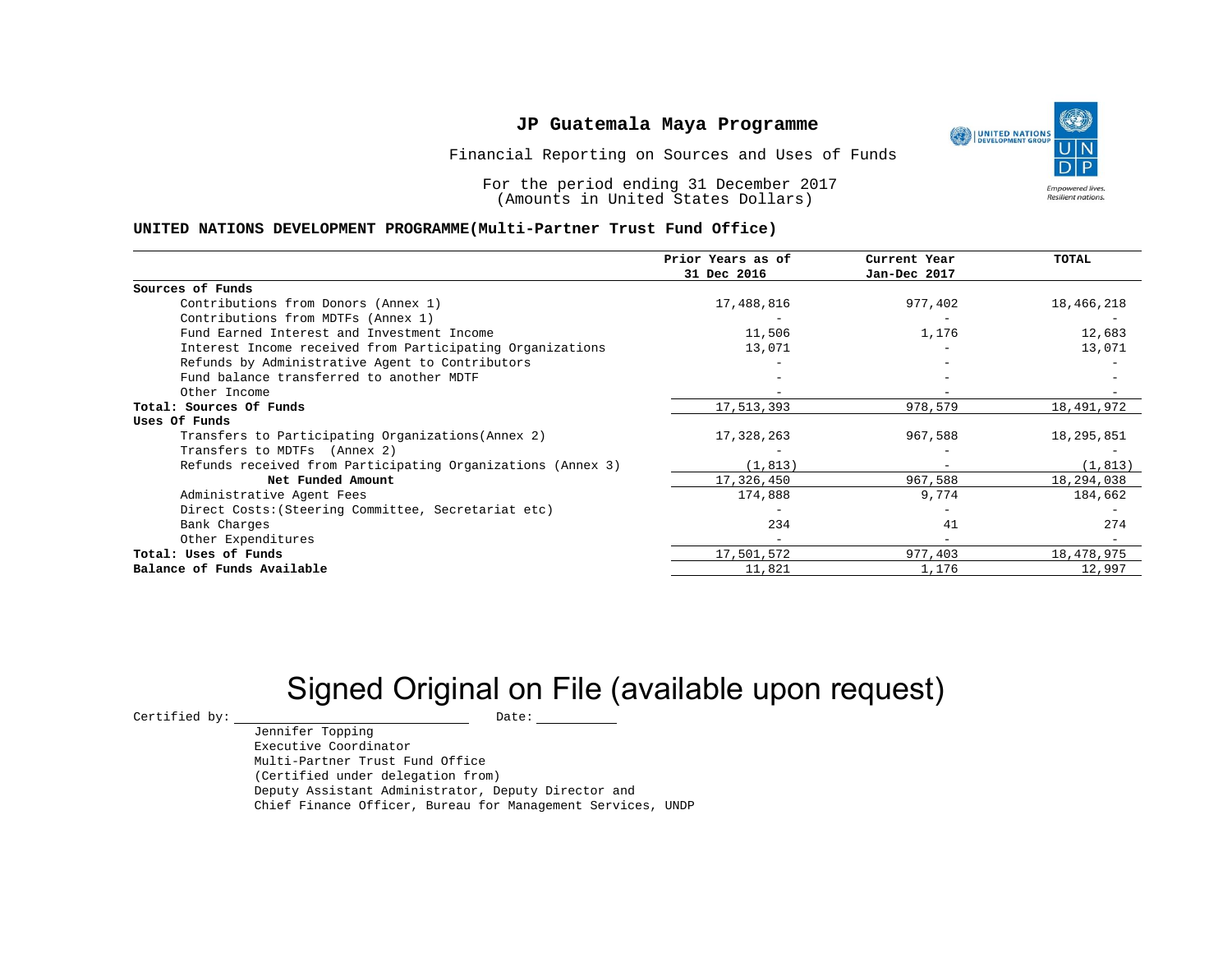

Financial Reporting on Sources and Uses of Funds

For the period ending 31 December 2017 (Amounts in United States Dollars)

#### **UNITED NATIONS DEVELOPMENT PROGRAMME(Multi-Partner Trust Fund Office)**

**Annex - 1: Contributions**

|                      | Prior Years as of | Current Year | TOTAL      |
|----------------------|-------------------|--------------|------------|
|                      | 31 Dec 2016       | Jan-Dec 2017 |            |
| From Contributors    |                   |              |            |
| GOVERNMENT OF NORWAY | 17,488,816        | 977,402      | 18,466,218 |
| Total: Contributions | 17,488,816        | 977,402      | 18,466,218 |

## Signed Original on File (available upon request)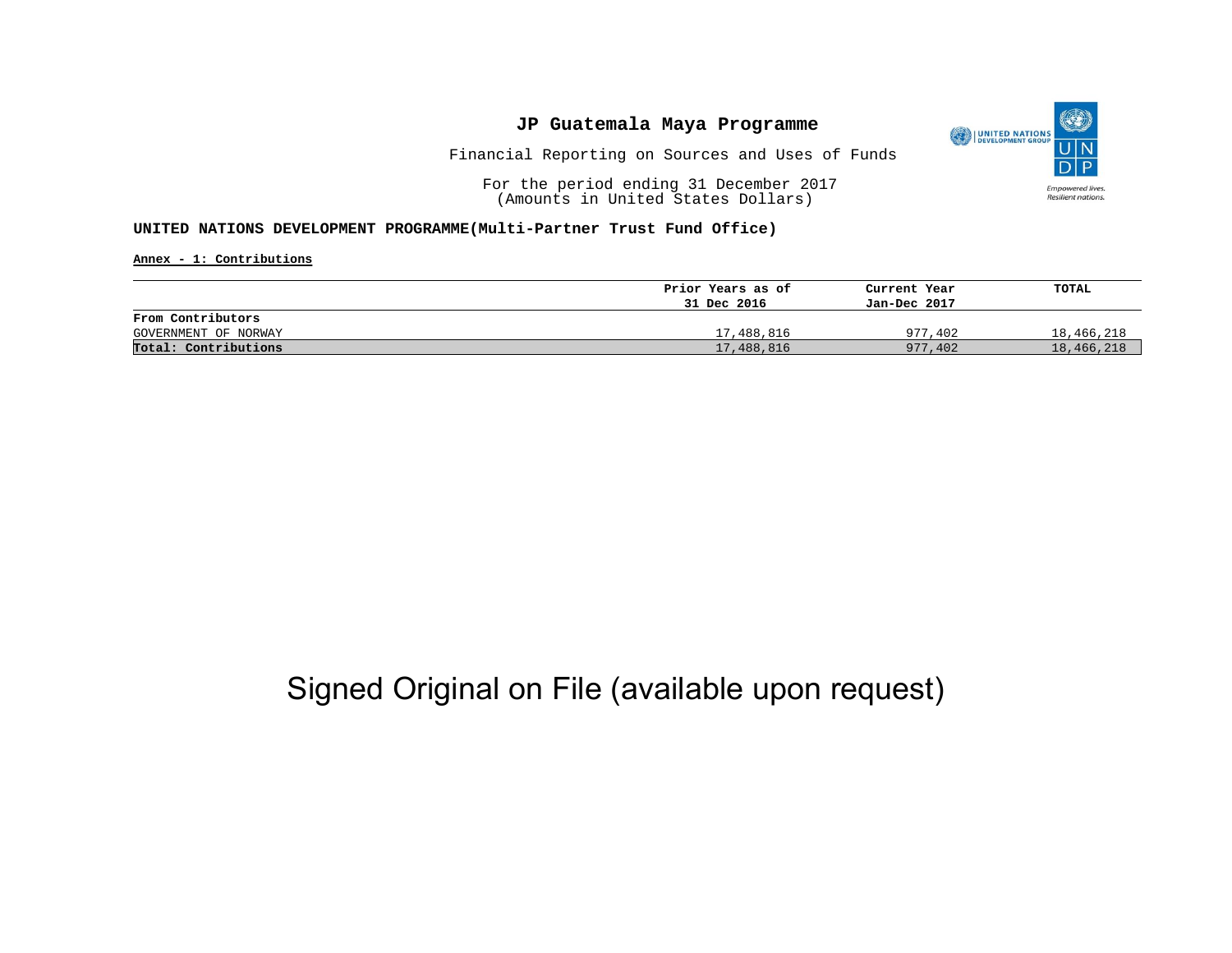

Financial Reporting on Sources and Uses of Funds

For the period ending 31 December 2017 (Amounts in United States Dollars)

#### **UNITED NATIONS DEVELOPMENT PROGRAMME(Multi-Partner Trust Fund Office)**

**Annex - 2: Transfers**

|                                | Prior Years as of | Current Year | TOTAL      |
|--------------------------------|-------------------|--------------|------------|
|                                | 31 Dec 2016       | Jan-Dec 2017 |            |
| To Participating Organizations |                   |              |            |
| OHCHR                          | 5,402,081         | 360,000      | 5,762,081  |
| <b>UNDP</b>                    | 6,617,556         | 321,388      | 6,938,944  |
| UNICEF                         | 5,308,626         | 286,200      | 5,594,826  |
| Total Transfers                | 17,328,263        | 967,588      | 18,295,851 |
|                                |                   |              |            |

## Signed Original on File (available upon request)